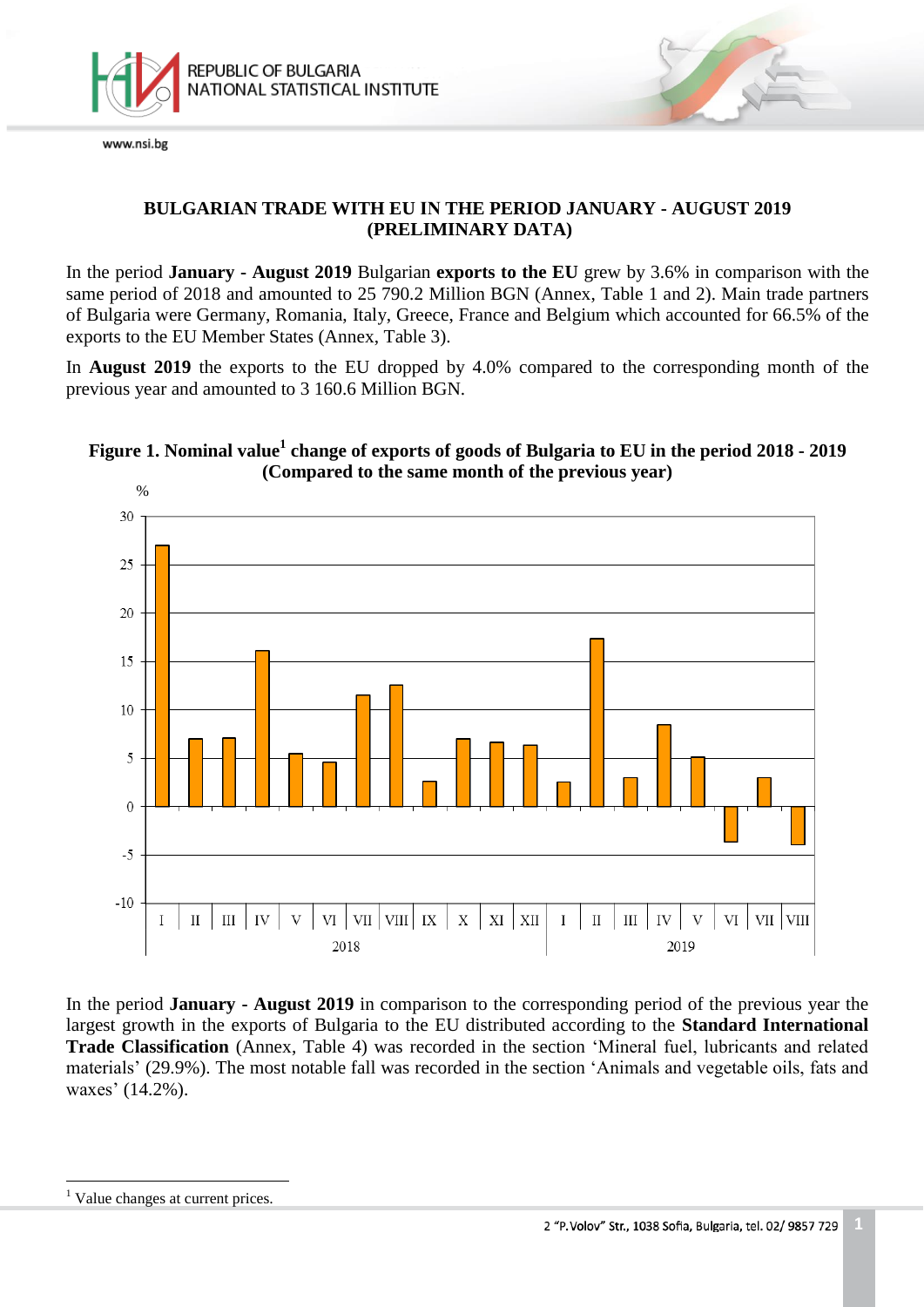

Bulgarian **imports from the EU** in the period **January - August 2019** increased by 2.4% compared to same period of 2018 and reached 26 970.6 Million BGN (at CIF prices)<sup>1</sup>(Annex, Tables 1 and 2). The largest amounts were reported for the goods imported from Germany, Italy, Romania, Greece and Spain (Annex, Table 3).

In **August 2019** the Bulgarian imports from the EU Member States grew by 5.2% compared to the corresponding month of the previous year and amounted to 3 127.9 Million BGN.



**Figure 2. Nominal value<sup>2</sup> change of imports of goods of Bulgaria from EU in the period 2018 - 2019 (Compared to the same month of the previous year)**

In the period **January - August 2019** compared to the corresponding period of the previous year the largest growth in imports from the EU distributed according to the **Standard International Trade Classification** was reported in the section 'Beverages and tobacco' (25.6%) while the most notable fall was observed in the section 'Crude materials, inedible (except fuel)<sup>3</sup> (21.6%).

The **foreign trade balance** of Bulgaria (export FOB - import CIF) **with the EU** in the period **January - August 2019** was negative and added up to 1 180.4 Million BGN (Annex, Table 1).

i<br>L

<sup>1</sup> Imports at FOB prices are calculated by BNB

[<sup>\(</sup>http://bnb.bg/Statistics/StExternalSector/StForeignTrade/StFTImports/index.htm?toLang=\\_EN\)](http://bnb.bg/Statistics/StExternalSector/StForeignTrade/StFTImports/index.htm?toLang=_EN).

Value changes at current prices.

<sup>&</sup>lt;sup>3</sup> The section includes the following divisions: raw hides, skins and furskins; oil-seeds and oleaginous fruits; crude rubber; cork and wood; pulp and waste paper; textile fibres and their wastes; crude fertilizers and crude minerals; metalliferous ores and metal scrap; crude animal and vegetable materials, n.e.c.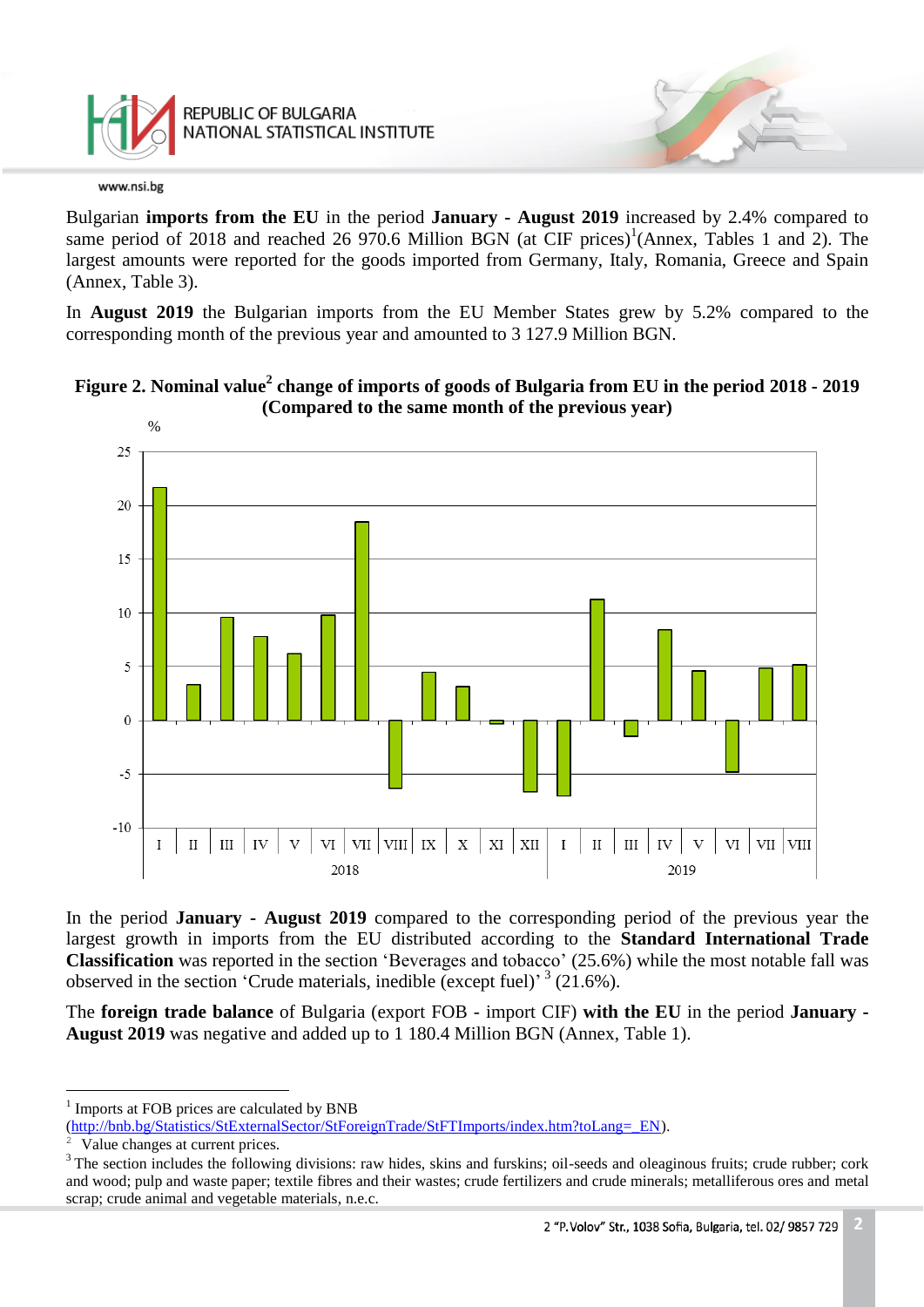

### **Annex**

### **Table 1**

**Exports, imports and trade balance of Bulgaria in the period January - August 2018 and 2019<sup>1</sup> by months**

| (Million BGN)         |              |                      |         |              |                  |         |                                |           |           |  |
|-----------------------|--------------|----------------------|---------|--------------|------------------|---------|--------------------------------|-----------|-----------|--|
|                       |              | <b>Exports - FOB</b> |         |              | Imports – $CIF2$ |         | <b>Trade balance - FOB/CIF</b> |           |           |  |
| <b>Months/Periods</b> | <b>Total</b> | EU                   | Non EU  | <b>Total</b> | EU               | Non EU  | <b>Total</b>                   | EU        | Non EU    |  |
| I.2018                | 4450.6       | 3097.2               | 1353.4  | 5050.9       | 3226.3           | 1824.6  | $-600.3$                       | $-129.1$  | $-471.2$  |  |
| II.2018               | 3968.6       | 2700.2               | 1268.4  | 4563.5       | 2914.8           | 1648.7  | $-594.9$                       | $-214.6$  | $-380.3$  |  |
| <b>III.2018</b>       | 4625.4       | 3183.5               | 1441.9  | 5116.9       | 3648.2           | 1468.7  | $-491.5$                       | $-464.7$  | $-26.8$   |  |
| I - III.2018          | 13044.6      | 8980.9               | 4063.7  | 14731.3      | 9789.3           | 4942.0  | -1686.7                        | -808.4    | $-878.3$  |  |
| <b>IV.2018</b>        | 4333.8       | 2899.2               | 1434.6  | 4967.6       | 3209.0           | 1758.6  | $-633.8$                       | $-309.8$  | $-324.0$  |  |
| V.2018                | 4396.2       | 3023.8               | 1372.4  | 5154.5       | 3359.0           | 1795.5  | $-758.3$                       | $-335.2$  | $-423.1$  |  |
| VI.2018               | 4888.9       | 3202.4               | 1686.5  | 5496.2       | 3437.8           | 2058.4  | $-607.3$                       | $-235.4$  | $-371.9$  |  |
| <b>IV - VI.2018</b>   | 13618.9      | 9125.4               | 4493.5  | 15618.3      | 10005.8          | 5612.5  | $-1999.4$                      | $-880.4$  | $-1119.0$ |  |
| I - VI.2018           | 26663.5      | 18106.3              | 8557.2  | 30349.6      | 19795.1          | 10554.5 | $-3686.1$                      | $-1688.8$ | $-1997.3$ |  |
| VII.2018              | 5142.7       | 3496.2               | 1646.5  | 5598.6       | 3566.6           | 2032.0  | $-455.9$                       | $-70.4$   | $-385.5$  |  |
| VIII.2018             | 4709.8       | 3292.2               | 1417.6  | 4979.5       | 2973.5           | 2006.0  | $-269.7$                       | 318.7     | $-588.4$  |  |
| I - VIII.2018         | 36516.0      | 24894.7              | 11621.3 | 40927.7      | 26335.2          | 14592.5 | $-4411.7$                      | $-1440.5$ | $-2971.2$ |  |
|                       |              |                      |         |              |                  |         |                                |           |           |  |
| I.2019                | 4697.5       | 3175.1               | 1522.4  | 5038.9       | 2998.9           | 2040.0  | $-341.4$                       | 176.2     | $-517.6$  |  |
| II.2019               | 4693.5       | 3169.6               | 1523.9  | 5277.1       | 3242.1           | 2035.0  | $-583.6$                       | $-72.5$   | $-511.1$  |  |
| III.2019              | 4791.1       | 3277.4               | 1513.7  | 5330.5       | 3593.7           | 1736.8  | $-539.4$                       | $-316.3$  | $-223.1$  |  |
| I - III.2019          | 14182.1      | 9622.1               | 4560.0  | 15646.5      | 9834.7           | 5811.8  | $-1464.4$                      | $-212.6$  | $-1251.8$ |  |
| IV.2019               | 4504.5       | 3144.5               | 1360.0  | 4983.5       | 3480.3           | 1503.2  | $-479.0$                       | $-335.8$  | $-143.2$  |  |
| V.2019                | 4647.2       | 3177.2               | 1470.0  | 5184.2       | 3514.5           | 1669.7  | $-537.0$                       | $-337.3$  | $-199.7$  |  |
| VI.2019               | 4523.2       | 3085.8               | 1437.4  | 4709.5       | 3272.5           | 1437.0  | $-186.3$                       | $-186.7$  | 0.4       |  |
| <b>IV - VI.2019</b>   | 13674.9      | 9407.5               | 4267.4  | 14877.2      | 10267.3          | 4609.9  | $-1202.3$                      | $-859.8$  | $-342.5$  |  |
| I - VI.2019           | 27857.0      | 19029.6              | 8827.4  | 30523.7      | 20102.0          | 10421.7 | $-2666.7$                      | $-1072.4$ | $-1594.3$ |  |
| VII.2019              | 5282.9       | 3600.0               | 1682.9  | 5584.3       | 3740.7           | 1843.6  | $-301.4$                       | $-140.7$  | $-160.7$  |  |
| VIII.2019             | 4768.3       | 3160.6               | 1607.7  | 4676.5       | 3127.9           | 1548.6  | 91.8                           | 32.7      | 59.1      |  |
| I - VIII.2019         | 37908.2      | 25790.2              | 12118.0 | 40784.5      | 26970.6          | 13813.9 | $-2876.3$                      | $-1180.4$ | $-1695.9$ |  |

 $\overline{1}$  Data are preliminary as of 12-th November 2019.

<sup>2</sup> Imports at FOB prices are calculated by BNB

[\(http://bnb.bg/Statistics/StExternalSector/StForeignTrade/StFTImports/index.htm?toLang=\\_EN\)](http://bnb.bg/Statistics/StExternalSector/StForeignTrade/StFTImports/index.htm?toLang=_EN).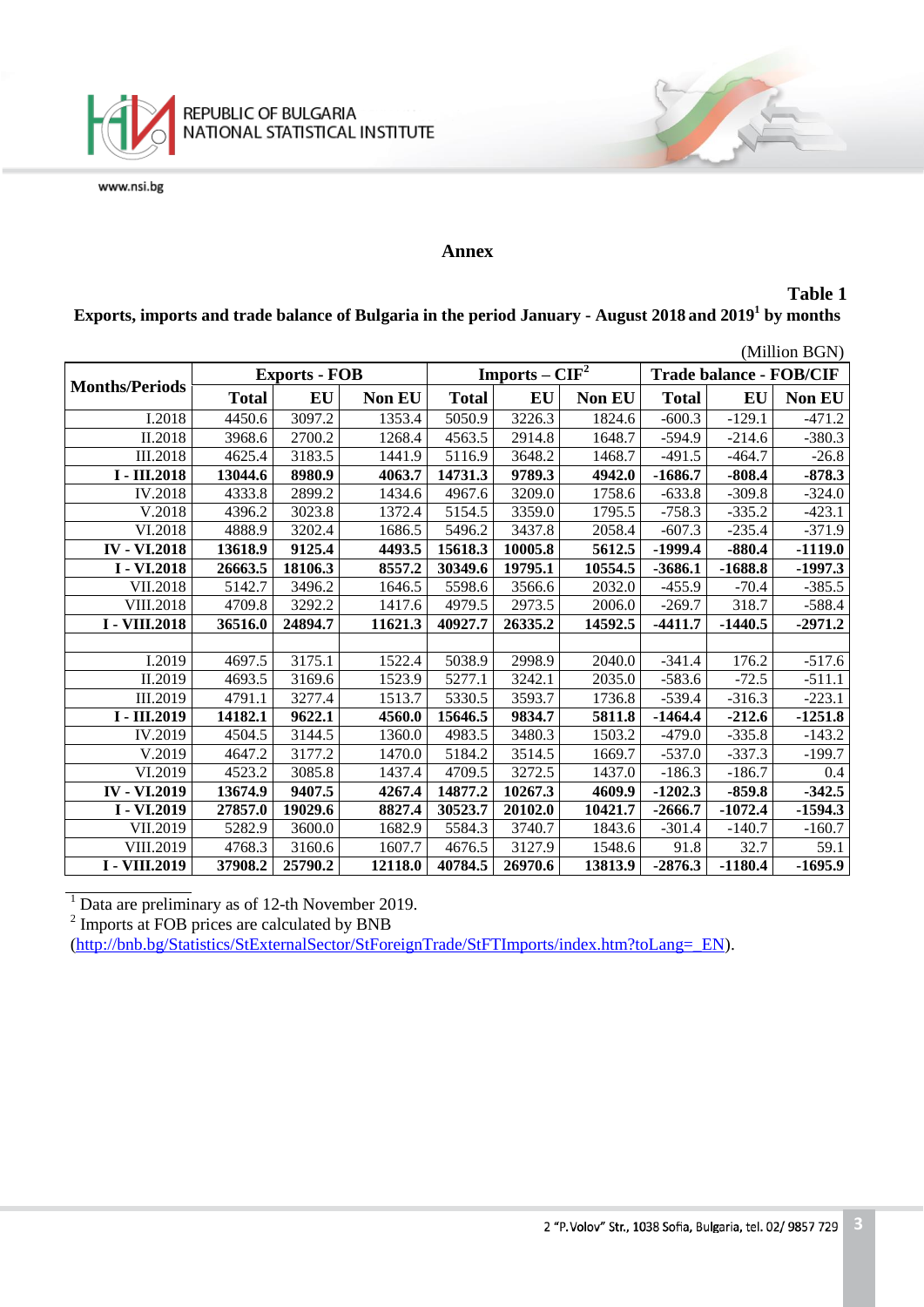

## **Table 2 Value changes of exports and imports of Bulgaria in the period January - August 2019<sup>1</sup> compared to the same period of the previous year**

|                       |              |                      |               |                      |        | (Per cent)    |  |  |
|-----------------------|--------------|----------------------|---------------|----------------------|--------|---------------|--|--|
| <b>Months/Periods</b> |              | <b>Exports - FOB</b> |               | <b>Imports - CIF</b> |        |               |  |  |
|                       | <b>Total</b> | EU                   | <b>Non EU</b> | <b>Total</b>         | EU     | <b>Non EU</b> |  |  |
|                       | 5.5          | 2.5                  | 12.5          | $-0.2$               | $-7.0$ | 11.8          |  |  |
| П                     | 18.3         | 17.4                 | 20.1          | 15.6                 | 11.2   | 23.4          |  |  |
| Ш                     | 3.6          | 2.9                  | 5.0           | 4.2                  | $-1.5$ | 18.3          |  |  |
| $I - III$             | 8.7          | 7.1                  | 12.2          | 6.2                  | 0.5    | 17.6          |  |  |
| IV                    | 3.9          | 8.5                  | $-5.2$        | 0.3                  | 8.5    | $-14.5$       |  |  |
| V                     | 5.7          | 5.1                  | 7.1           | 0.6                  | 4.6    | $-7.0$        |  |  |
| VI.                   | $-7.5$       | $-3.6$               | $-14.8$       | $-14.3$              | $-4.8$ | $-30.2$       |  |  |
| $IV - VI$             | 0.4          | 3.1                  | $-5.0$        | $-4.7$               | 2.6    | $-17.9$       |  |  |
| $I - VI$              | 4.5          | 5.1                  | 3.2           | 0.6                  | 1.6    | $-1.3$        |  |  |
| VII                   | 2.7          | 3.0                  | 2.2           | $-0.3$               | 4.9    | $-9.3$        |  |  |
| VIII                  | 1.2          | $-4.0$               | 13.4          | $-6.1$               | 5.2    | $-22.8$       |  |  |
| $I - VIII$            | 3.8          | 3.6                  | 4.3           | $-0.3$               | 2.4    | $-5.3$        |  |  |

<sup>1</sup> Data are preliminary as of 12-th November 2019.

E SE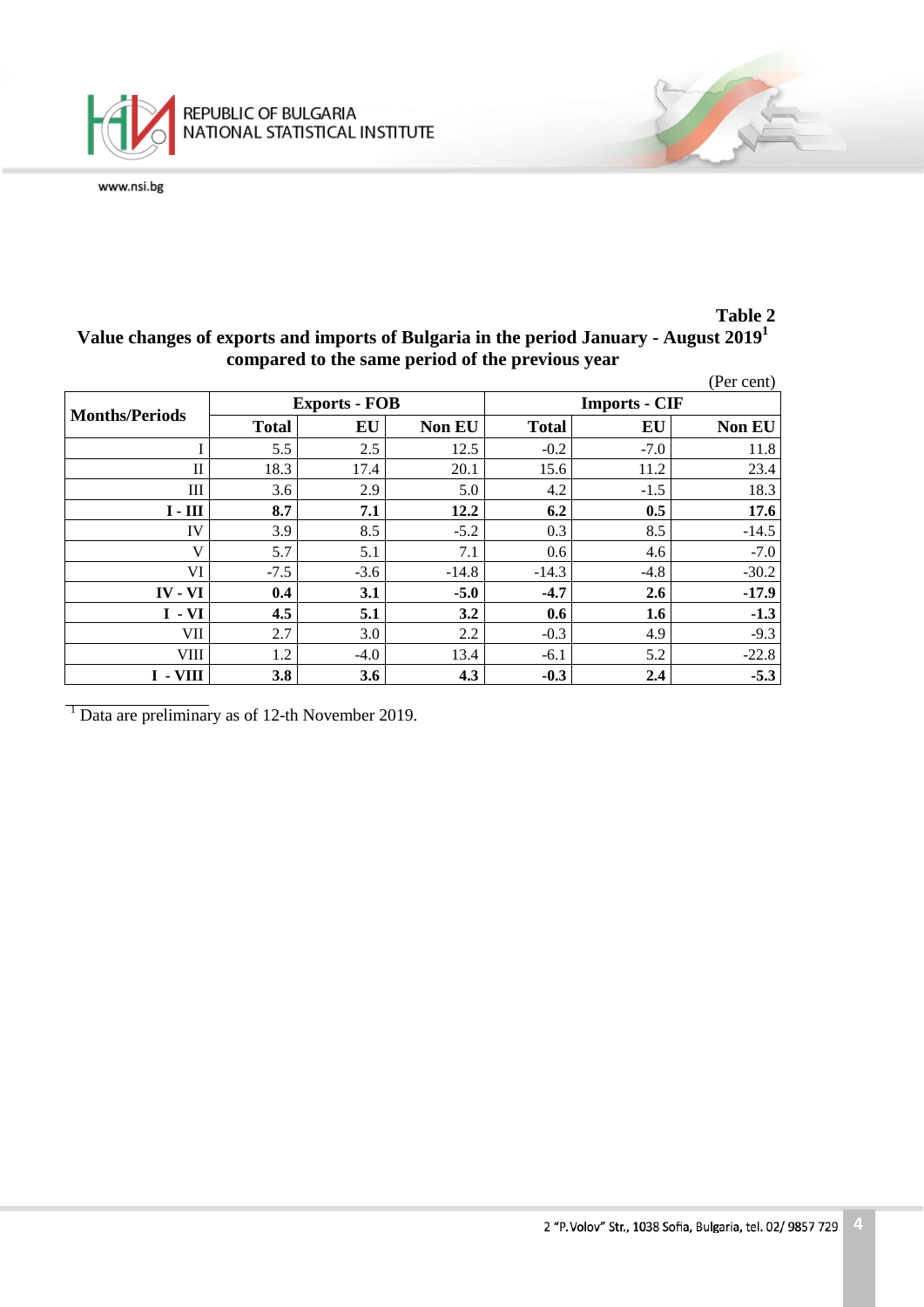

### **Table 3**

# **Exports, imports and trade balance by groups of countries and main partner countries<sup>1</sup>of Bulgaria in the period January - August 2018 and 2019 2**

|                                             |                    | <b>Exports - FOB</b> |                                                           |                    | <b>Imports - CIF</b> | Trade balance -<br><b>FOB/CIF</b>                         |                    |           |
|---------------------------------------------|--------------------|----------------------|-----------------------------------------------------------|--------------------|----------------------|-----------------------------------------------------------|--------------------|-----------|
| <b>Countries and groups of</b><br>countries | 2018               | 2019                 | <b>Change</b><br>compared                                 | 2018               | 2019                 | <b>Change</b><br>compared                                 | 2018               | 2019      |
|                                             | <b>Million BGN</b> |                      | to the same<br>period of<br>the<br>previous<br>year - $%$ | <b>Million BGN</b> |                      | to the same<br>period of<br>the<br>previous<br>year - $%$ | <b>Million BGN</b> |           |
| <b>Total</b>                                | 36516.0            | 37908.2              | 3.8                                                       | 40927.7            | 40784.5              | $-0.3$                                                    | $-4411.7$          | $-2876.3$ |
| EU                                          | 24894.7            | 25790.2              | 3.6                                                       | 26335.2            | 26970.6              | 2.4                                                       | $-1440.5$          | $-1180.4$ |
| Austria                                     | 662.5              | 711.2                | 7.4                                                       | 1003.3             | 1103.5               | 10.0                                                      | $-340.8$           | $-392.3$  |
| Belgium                                     | 1229.8             | 1228.5               | $-0.1$                                                    | 839.6              | 826.3                | $-1.6$                                                    | 390.2              | 402.2     |
| Croatia                                     | 190.2              | 199.6                | 4.9                                                       | 125.3              | 107.7                | $-14.0$                                                   | 64.9               | 91.9      |
| Cyprus                                      | 137.8              | 134.4                | $-2.5$                                                    | 224.0              | 155.1                | $-30.8$                                                   | $-86.2$            | $-20.7$   |
| Czech Republic                              | 773.1              | 916.1                | 18.5                                                      | 930.4              | 1027.4               | 10.4                                                      | $-157.3$           | $-111.3$  |
| Denmark                                     | 241.1              | 237.6                | $-1.5$                                                    | 198.2              | 184.4                | $-7.0$                                                    | 42.9               | 53.2      |
| Estonia                                     | 38.4               | 36.3                 | $-5.5$                                                    | 31.0               | 41.1                 | 32.6                                                      | 7.4                | $-4.8$    |
| Finland                                     | 67.2               | 82.9                 | 23.4                                                      | 89.9               | 87.3                 | $-2.9$                                                    | $-22.7$            | $-4.4$    |
| France                                      | 1449.1             | 1500.1               | 3.5                                                       | 1150.6             | 1319.3               | 14.7                                                      | 298.5              | 180.8     |
| Germany                                     | 5551.8             | 5626.2               | 1.3                                                       | 5183.3             | 5221.7               | 0.7                                                       | 368.5              | 404.5     |
| Greece                                      | 2349.4             | 2610.0               | 11.1                                                      | 1735.5             | 2020.5               | 16.4                                                      | 613.9              | 589.5     |
| Hungary                                     | 632.9              | 672.6                | 6.3                                                       | 1402.0             | 1491.9               | 6.4                                                       | $-769.1$           | $-819.3$  |
| Ireland                                     | 113.9              | 105.7                | $-7.2$                                                    | 164.3              | 223.7                | 36.2                                                      | $-50.4$            | $-118.0$  |
| Italy                                       | 3192.4             | 2857.5               | $-10.5$                                                   | 3114.3             | 3235.6               | 3.9                                                       | 78.1               | $-378.1$  |
| Latvia                                      | 45.7               | 39.5                 | $-13.6$                                                   | 46.2               | 39.8                 | $-13.9$                                                   | $-0.5$             | $-0.3$    |
| Lithuania                                   | 93.8               | 89.7                 | $-4.4$                                                    | 75.8               | 99.5                 | 31.3                                                      | 18.0               | $-9.8$    |
| Luxembourg                                  | 13.3               | 14.2                 | 6.8                                                       | 74.7               | 56.6                 | $-24.2$                                                   | $-61.4$            | $-42.4$   |
| Malta                                       | 29.1               | 28.4                 | $-2.4$                                                    | 77.8               | 24.9                 | $-68.0$                                                   | $-48.7$            | 3.5       |
| Netherlands                                 | 975.1              | 965.6                | $-1.0$                                                    | 1524.7             | 1496.4               | $-1.9$                                                    | $-549.6$           | $-530.8$  |
| Poland                                      | 846.2              | 818.3                | $-3.3$                                                    | 1308.0             | 1462.1               | 11.8                                                      | $-461.8$           | $-643.8$  |
| Portugal                                    | 150.4              | 245.6                | 63.3                                                      | 120.8              | 127.1                | 5.2                                                       | 29.6               | 118.5     |
| Romania                                     | 3138.0             | 3331.9               | 6.2                                                       | 2884.7             | 2975.0               | 3.1                                                       | 253.3              | 356.9     |
| Slovakia                                    | 259.8              | 399.1                | 53.6                                                      | 501.6              | 555.7                | 10.8                                                      | $-241.8$           | $-156.6$  |
| Slovenia                                    | 264.7              | 331.1                | 25.1                                                      | 304.4              | 343.0                | 12.7                                                      | $-39.7$            | $-11.9$   |
| Spain                                       | 955.7              | 1038.5               | 8.7                                                       | 2210.3             | 1816.7               | $-17.8$                                                   | $-1254.6$          | $-778.2$  |
| Sweden                                      | 330.3              | 352.9                | 6.8                                                       | 264.5              | 256.5                | $-3.0$                                                    | 65.8               | 96.4      |
| <b>United Kingdom</b>                       | 888.4              | 886.8                | $-0.2$                                                    | 629.2              | 580.1                | $-7.8$                                                    | 259.2              | 306.7     |
| Not specified                               | 274.6              | 329.9                | 20.1                                                      | 120.8              | 91.7                 | $-24.1$                                                   | 153.8              | 238.2     |

<sup>1</sup> Partner country:

- In case of exports (or dispatches) is the country (or Member State) of final destination of the goods.

- In case of imports (or arrivals) is the country (or Member State) of consignment of the goods.

 $2^2$  Data are preliminary as of 12-th of November 2019.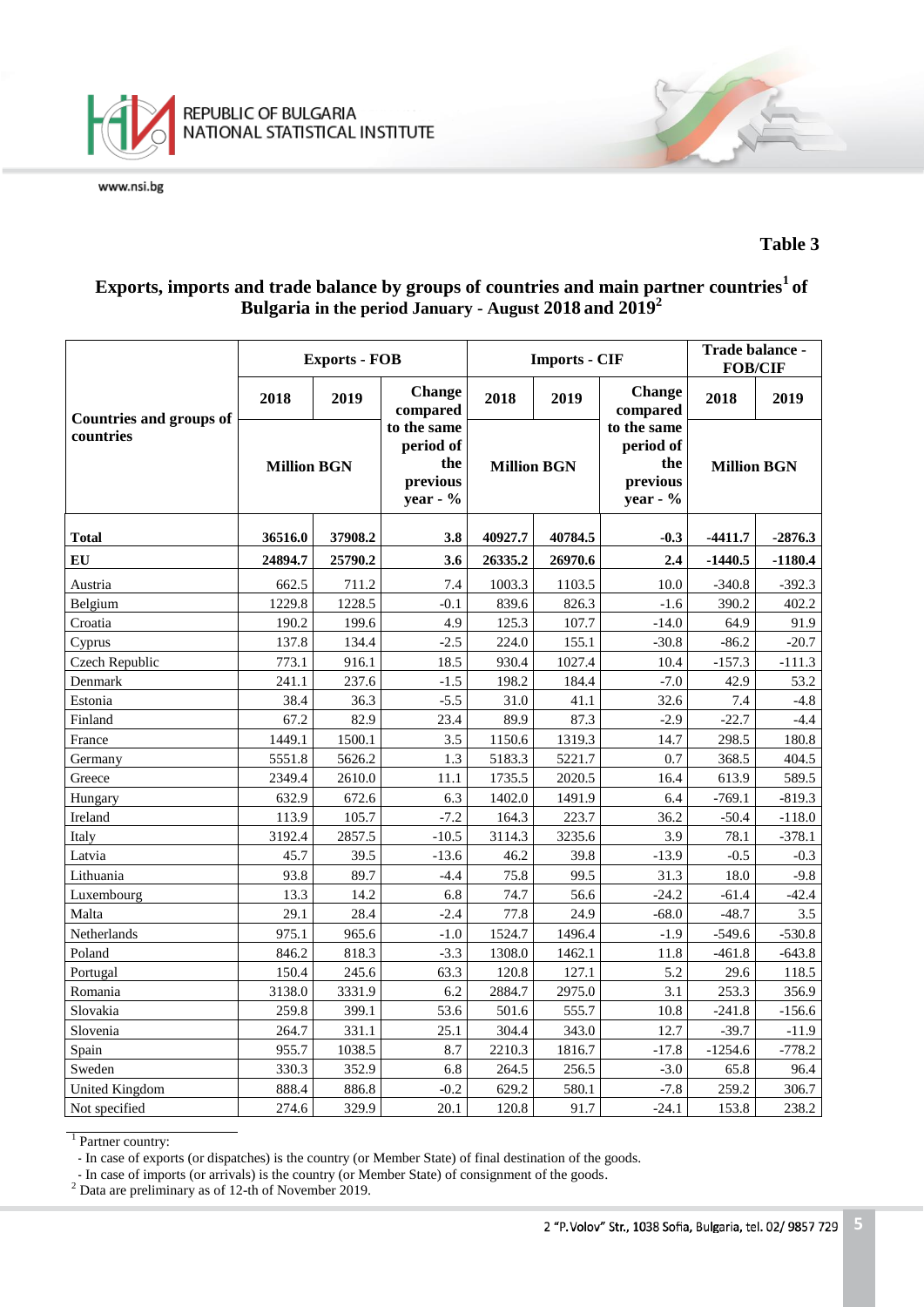

(Continued)

### **Table 3**

7

## **Exports, imports and trade balance by groups of countries and main partner countries<sup>1</sup>of Bulgaria in the period January - August 2018 and 2019<sup>2</sup>**

|                                |                    | <b>Exports - FOB</b> |                                                            |                    | <b>Imports - CIF</b> |                                                           | Trade balance -<br><b>FOB/CIF</b> |           |
|--------------------------------|--------------------|----------------------|------------------------------------------------------------|--------------------|----------------------|-----------------------------------------------------------|-----------------------------------|-----------|
| <b>Countries and groups of</b> | 2018               | 2019                 | <b>Change</b><br>compared                                  | 2018               | 2019                 | <b>Change</b><br>compared                                 | 2018                              | 2019      |
| countries                      | <b>Million BGN</b> |                      | to the same<br>period of<br>the<br>previous<br>year - $\%$ | <b>Million BGN</b> |                      | to the same<br>period of<br>the<br>previous<br>year - $%$ | <b>Million BGN</b>                |           |
| <b>Non EU countries</b>        | 11621.3<br>12118.0 |                      | 4.3                                                        | 14592.5            | 13813.9              | $-5.3$                                                    | $-2971.2$                         | $-1695.9$ |
| CIS <sup>3</sup>               | 767.9              | 896.8                | 16.8                                                       | 3974.9             | 2931.0               | $-26.3$                                                   | $-3207.0$                         | $-2034.2$ |
| of which:                      |                    |                      |                                                            |                    |                      |                                                           |                                   |           |
| Kazakhstan                     | 31.2               | 38.7                 | 24.0                                                       | 5.8                | 2.9                  | $-50.0$                                                   | 25.4                              | 35.8      |
| <b>Russian Federation</b>      | 533.4              | 620.6                | 16.3                                                       | 3821.6             | 2803.9               | $-26.6$                                                   | $-3288.2$                         | $-2183.3$ |
| OECD <sup>4</sup>              | 4158.1             | 4032.8               | $-3.0$                                                     | 3756.9             | 4065.5               | 8.2                                                       | 401.2                             | $-32.7$   |
| of which:                      |                    |                      |                                                            |                    |                      |                                                           |                                   |           |
| Canada                         | 81.3               | 70.1                 | $-13.8$                                                    | 87.3               | 53.8                 | $-38.4$                                                   | $-6.0$                            | 16.3      |
| Israel                         | 105.6              | 175.3                | 66.0                                                       | 56.5               | 67.2                 | 18.9                                                      | 49.1                              | 108.1     |
| Japan                          | 59.0               | 58.3                 | $-1.2$                                                     | 175.5              | 167.9                | $-4.3$                                                    | $-116.5$                          | $-109.6$  |
| Korea, Republic of             | 106.7              | 125.0                | 17.2                                                       | 204.4              | 198.0                | $-3.1$                                                    | $-97.7$                           | $-73.0$   |
| Turkey                         | 2708.1             | 2530.1               | $-6.6$                                                     | 2468.0             | 2729.6               | 10.6                                                      | 240.1                             | $-199.5$  |
| <b>United States</b>           | 689.3              | 621.8                | $-9.8$                                                     | 345.9              | 414.6                | 19.9                                                      | 343.4                             | 207.2     |
| EFTA <sup>5</sup>              | 273.7              | 284.9                | 4.1                                                        | 336.3              | 355.6                | 5.7                                                       | $-62.6$                           | $-70.7$   |
| of which:                      |                    |                      |                                                            |                    |                      |                                                           |                                   |           |
| Norway                         | 57.1               | 53.4                 | $-6.5$                                                     | 45.2               | 30.6                 | $-32.3$                                                   | 11.9                              | 22.8      |
| Switzerland                    | 212.4              | 229.6                | 8.1                                                        | 288.0              | 322.1                | 11.8                                                      | $-75.6$                           | $-92.5$   |

<sup>1</sup> Partner country:

- In case of exports (or dispatches) is the country (or Member State) of final destination of the goods.

- In case of imports (or arrivals) is the country (or Member State) of consignment of the goods.

<sup>2</sup> Data are preliminary as of 12-th of November 2019.

<sup>3</sup> CIS includes: Azerbaijan; Armenia; Belarus; Kazakhstan; Kyrgyz Republic; Moldova, Republic of; Russian Federation; Tajikistan; Turkmenistan; Uzbekistan.

<sup>4</sup> OECD includes: Australia; Virgin Islands (US); United States; Iceland; Canada; Mexico; New Zealand; Norway; Korea, Republic of; Turkey; Switzerland; Japan; Israel and Chile.

<sup>5</sup> EFTA includes: Norway; Switzerland; Iceland and Liechtenstein.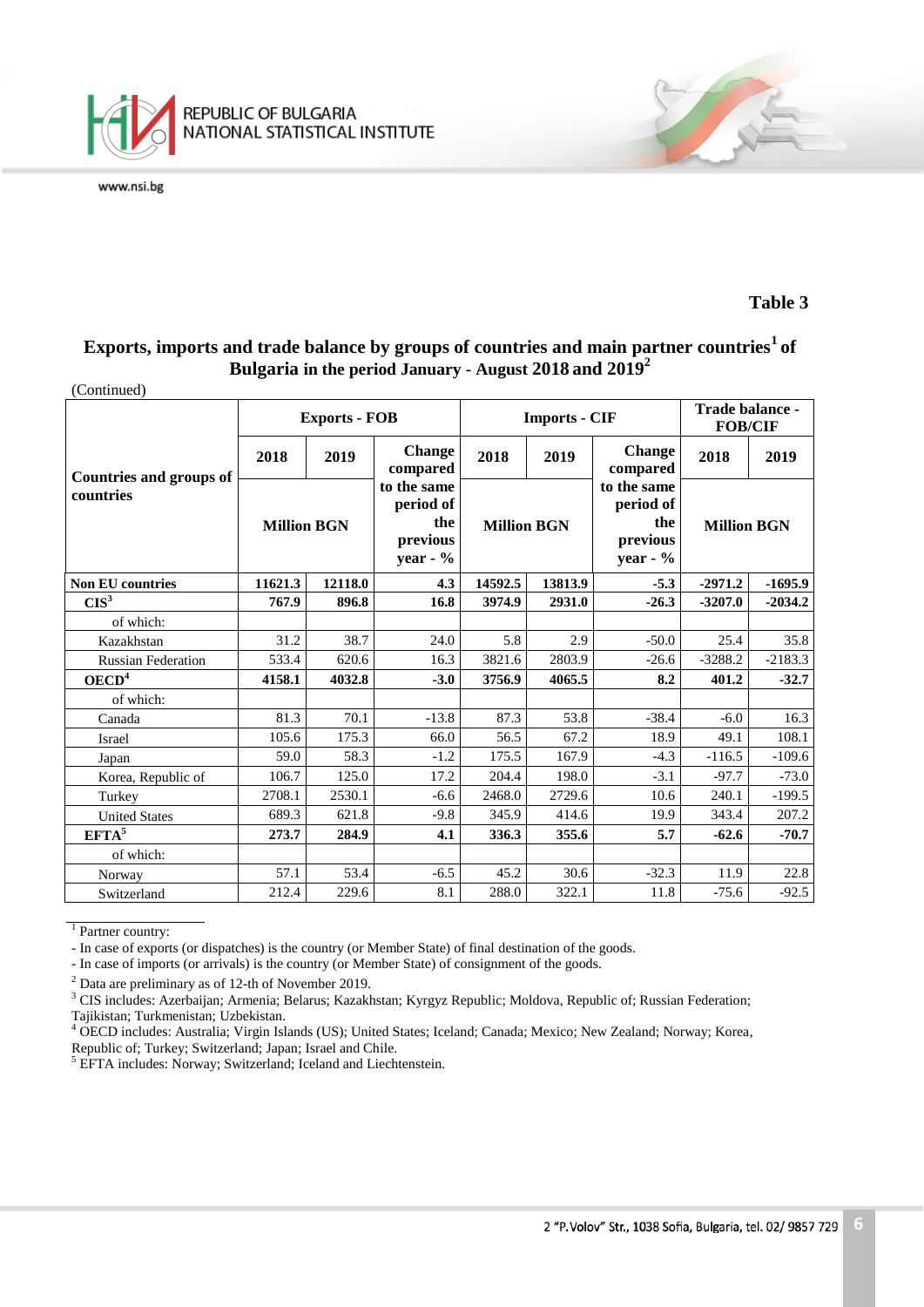

#### **Table 3**

7

# **Exports, imports and trade balance by groups of countries and main partner countries<sup>1</sup>of Bulgaria in the period January - August 2018 and 2019<sup>2</sup>**

(Continued and end)

|                                |                    | <b>Exports - FOB</b> |                                                           |                    | <b>Imports - CIF</b> | Trade balance -<br><b>FOB/CIF</b>                          |                    |          |
|--------------------------------|--------------------|----------------------|-----------------------------------------------------------|--------------------|----------------------|------------------------------------------------------------|--------------------|----------|
| <b>Countries and groups of</b> | 2018               | 2019                 | Change<br>compared                                        | 2018               | 2019                 | <b>Change</b><br>compared                                  | 2018               | 2019     |
| countries                      | <b>Million BGN</b> |                      | to the same<br>period of<br>the<br>previous<br>year - $%$ | <b>Million BGN</b> |                      | to the same<br>period of<br>the<br>previous<br>year - $\%$ | <b>Million BGN</b> |          |
| <b>Countries not included</b>  |                    |                      |                                                           |                    |                      |                                                            |                    |          |
| in the upper groups            |                    |                      |                                                           |                    |                      |                                                            |                    |          |
| Albania                        | 112.7              | 111.7                | $-0.9$                                                    | 17.1               | 26.9                 | 57.3                                                       | 95.6               | 84.8     |
| Bosnia and Herzegovina         | 83.3               | 78.0                 | $-6.4$                                                    | 27.1               | 34.1                 | 25.8                                                       | 56.2               | 43.9     |
| <b>Brazil</b>                  | 48.9               | 42.4                 | $-13.3$                                                   | 41.7               | 35.4                 | $-15.1$                                                    | 7.2                | 7.0      |
| China                          | 889.5              | 962.1                | 8.2                                                       | 1719.4             | 1939.8               | 12.8                                                       | $-829.9$           | $-977.7$ |
| Egypt                          | 299.2              | 403.9                | 35.0                                                      | 588.5              | 608.1                | 3.3                                                        | $-289.3$           | $-204.2$ |
| Georgia                        | 220.3              | 184.8                | $-16.1$                                                   | 421.4              | 349.8                | $-17.0$                                                    | $-201.1$           | $-165.0$ |
| India                          | 131.0              | 143.7                | 9.7                                                       | 253.2              | 233.1                | $-7.9$                                                     | $-122.2$           | $-89.4$  |
| Indonesia                      | 39.1               | 48.6                 | 24.3                                                      | 109.1              | 239.1                | 119.2                                                      | $-70.0$            | $-190.5$ |
| Iran, Islamic Republic of      | 48.4               | 64.9                 | 34.1                                                      | 43.1               | 47.3                 | 9.7                                                        | 5.3                | 17.6     |
| Peru                           | 14.4               | 11.8                 | $-18.1$                                                   | 55.9               | 8.7                  | $-84.4$                                                    | $-41.5$            | 3.1      |
| Republic of North              |                    |                      |                                                           |                    |                      |                                                            |                    |          |
| Macedonia                      | 543.8              | 533.8                | $-1.8$                                                    | 420.2              | 319.8                | $-23.9$                                                    | 123.6              | 214.0    |
| Serbia                         | 649.9              | 757.0                | 16.5                                                      | 814.7              | 778.9                | $-4.4$                                                     | $-164.8$           | $-21.9$  |
| Singapore                      | 330.4              | 145.9                | $-55.8$                                                   | 54.0               | 47.0                 | $-13.0$                                                    | 276.4              | 98.9     |
| South Africa                   | 116.6              | 137.0                | 17.5                                                      | 44.0               | 71.5                 | 62.5                                                       | 72.6               | 65.5     |
| Syrian Arab Republic           | 20.5               | 40.5                 | 97.6                                                      | 0.5                | 0.2                  | $-60.0$                                                    | 20.0               | 40.3     |
| Taiwan                         | 58.8               | 31.3                 | $-46.8$                                                   | 145.1              | 123.8                | $-14.7$                                                    | $-86.3$            | $-92.5$  |
| Ukraine                        | 248.6              | 440.0                | 77.0                                                      | 629.7              | 701.8                | 11.4                                                       | $-381.1$           | $-261.8$ |
| <b>United Arab Emirates</b>    | 136.7              | 124.8                | $-8.7$                                                    | 35.0               | 42.9                 | 22.6                                                       | 101.7              | 81.9     |
| Viet Nam                       | 39.8               | $\overline{41.9}$    | 5.3                                                       | 60.9               | $\overline{80.6}$    | 32.3                                                       | $-21.1$            | $-38.7$  |

<sup>1</sup> Partner country:

- In case of exports (or dispatches) is the country (or Member State) of final destination of the goods.

- In case of imports (or arrivals) is the country (or Member State) of consignment of the goods.

<sup>2</sup> Data are preliminary as of 12-th of November 2019